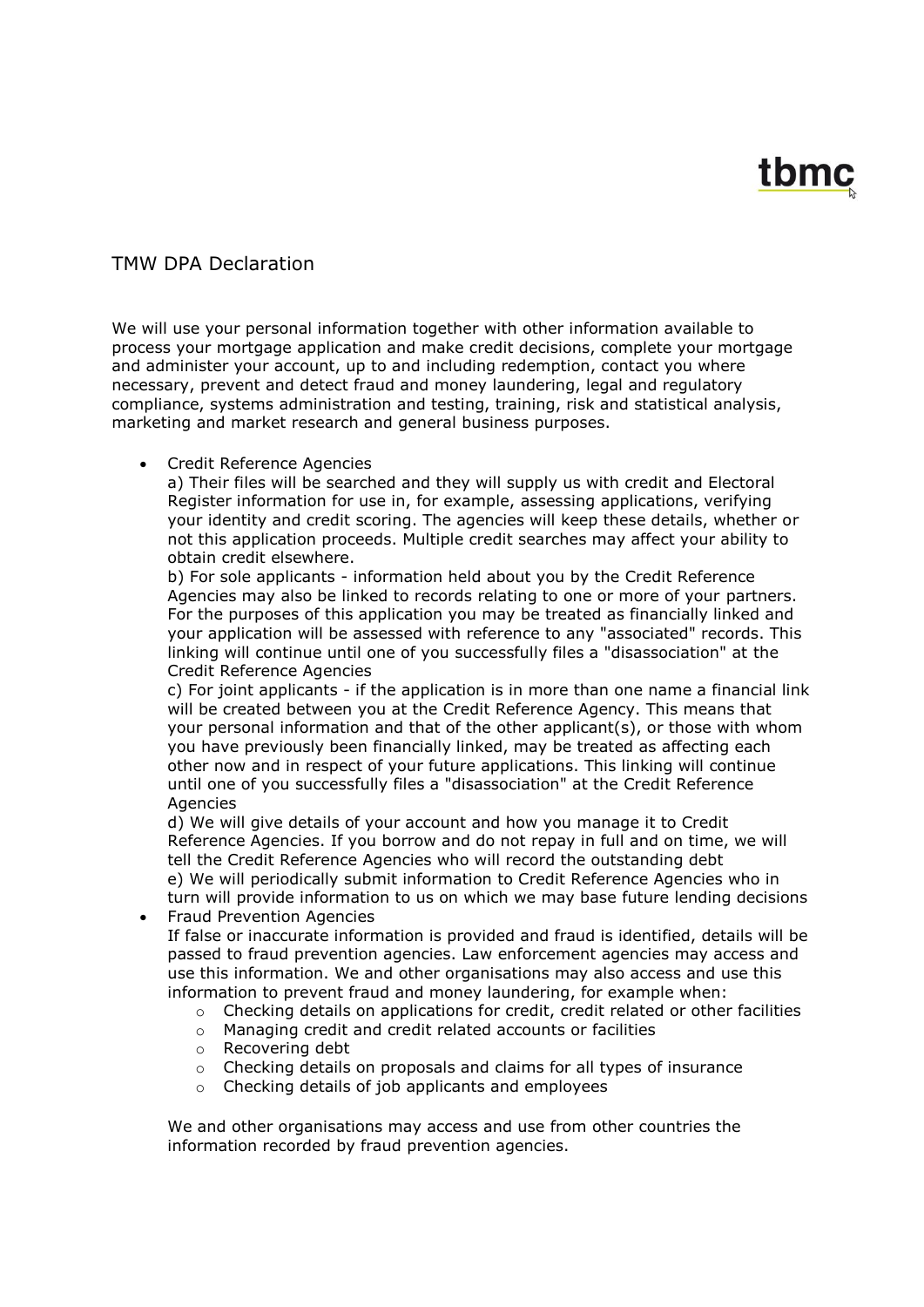- You have the right of access to your personal records held by Credit Reference and Fraud Prevention Agencies, and we will supply you with their addresses upon request to the Data Protection Officer, Nationwide Group, Portman House, Richmond Hill, Bournemouth BH2 6EP.
- If you are making this application on behalf of another person they must have authorised you to act on their behalf, to give us their personal information, to authorise a credit search and to consent to our use of their personal information, as described.
- If we use an automated system to make a decision about you, such as credit scoring, we will tell you if your application is rejected and give you the opportunity to discuss the matter with us. The decision will be reviewed and may be changed, if appropriate.
- For joint applicants, The Mortgage Works will, in the absence of a direct instruction to the contrary, send any communication to the first named applicant.
- We may transfer your information to other countries outside the EEA for the purpose of systems testing and general systems support as part of contractual arrangements we have with any computer systems suppliers. This will only be done when we are satisfied that adequate data protection controls are in place.
- We may disclose personal information to (i) insurance companies for the purpose of setting up and administering your associated insurance policies, (ii) our external auditors/advisers and regulatory bodies including the Financial Services Authority, the Financial Ombudsman Service, the Possessions Register maintained by the Council of Mortgage Lenders, and (iii) associate companies, agents and service providers, including solicitors and valuers acting for The Mortgage Works, debt recovery agents, market research agencies and providers of information technology services.
- The purchase of an insurance policy offered by the Nationwide Group will not convey membership rights in the Society.
- The Mortgage Works will only use the valuer's report to enable it to decide whether the property is suitable security for any advance made and does not imply that the price paid is reasonable, nor that the property is constructed of sound materials. The valuer's report is not a structural survey and that if a structural survey is required it must be obtained independently at my/our expense.
- We will treat all your personal information as confidential (even if you no longer have an account with us), and not disclose this information unless it is with your consent, or the law, public duty or our legitimate interests require us to do so.
- We may take up references from your previous or existing employers, mortgagees, landlords, accountants, bankers, the Land Registry and the H M Revenue and Customs and make any other enquiries we consider necessary in connection with your application. Any costs incurred in doing so will be your responsibility.
- Email/internet communications are not 100% secure (unless the data being sent is encrypted) so you should not send any confidential details to us by this method. If you email us or give us your email address we will record it. We will take steps, in line with our security procedures, to check your identity before disclosing information about your account. We will not give your email address to any unauthorised third parties.
- We may monitor and record telephone calls for training and security purposes. You have the right of access to the personal information held about you by The Mortgage Works, subject to payment of a £10 fee which the Act allows us to charge. You can write to us at Nationwide Group, Portman House, Richmond Hill, Bournemouth BH2 6EP. You are entitled to ask us to amend any inaccurate information that we hold about you or, in some circumstances, to remove it. If you have any queries about this, you can contact our Data Protection Officer.
- Any information about me and my account may be shared within Nationwide to open and manage the account, make lending decisions, collect debts, trace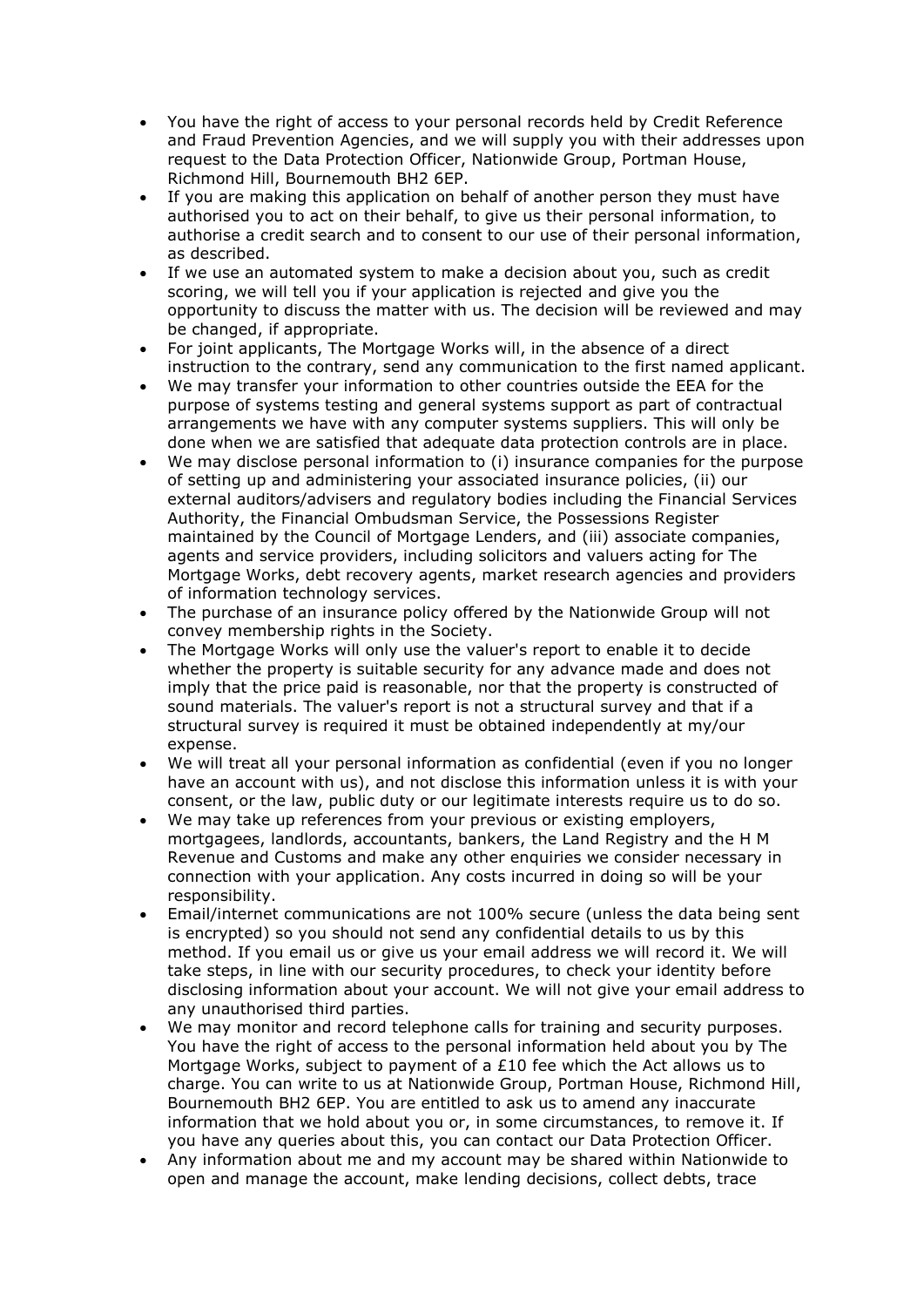debtors, prevent fraud and money laundering and for business analysis. It may also be shared within Nationwide and with specialist companies for market research purposes on behalf of Nationwide. Nationwide may use my information to populate application forms for products provided or introduced by Nationwide. If I notify you of changes to my personal details, it is your normal practice to update all of my accounts unless I ask you not to. If I have opened an account or policy with another organisation introduced to me by Nationwide, you will pass these updates to them but I am advised to contact them to confirm the changes.

 Nationwide may inform you of special offers, products and services, either by letter, telephone or e-mail. If you are a new Nationwide customer and you do not wish to receive marketing material by letter, telephone or email, or any combination of these you can write to Nationwide Building Society, Marketing optout, FREEPOST SCE 7125, Swindon SN38 9LY. If you are an existing Nationwide customer your current marketing preferences will continue unless you tell us otherwise. If you have given a previous marketing instruction to any subsidiary or trading division of Nationwide Group, your request to them will not change. 'Nationwide' means Nationwide Group, its subsidiaries and trading divisions. If you require further information you can ask for a copy of our leaflet 'How Nationwide uses your personal information'. This can be requested from a branch and is also available on line at [www.nationwide.co.uk](http://www.nationwide.co.uk/)

## I hereby confirm and declare that:

- 1. I have been instructed by the applicant(s) named in this application (and where there are joint applicants by both applicants expressly) to complete this application for and on behalf of them.
- 2. I have made the applicant(s) aware that once the application is submitted TMW may make enquiries or take up references of any person including current and previous lenders, employers, landlords, accountants, bankers, the Land Registry and/or the Inland Revenue as they consider necessary.
- 3. The information in this application and the answers given is/are those provided by the applicant(s) and to the best of my knowledge are true. I am aware and I have made the applicant(s) aware that it is a criminal offence to knowingly supply false information to obtain a mortgage.
- 4. I understand that TMW will rely on this information when deciding to issue a mortgage offer and I will use my best endeavours to make good any loss that the lender may suffer as a result of any incorrect or misleading information that I have provided.
- 5. I undertake to notify you as soon as I become aware that any information in this application ceases to be true, accurate and complete.
- 6. I have a) outlined the nature of the mortgage and the product to the applicant(s) b) provided the applicant(s) with an illustration for the product they have instructed me to apply for and I have received confirmation from them that they have read and understood the illustration, and c) explained the nature and amount of the fees payable by the applicant and I have confirmed with the customer which fees are not refundable even if you do not offer them a mortgage or the mortgage does not proceed for any other reason.